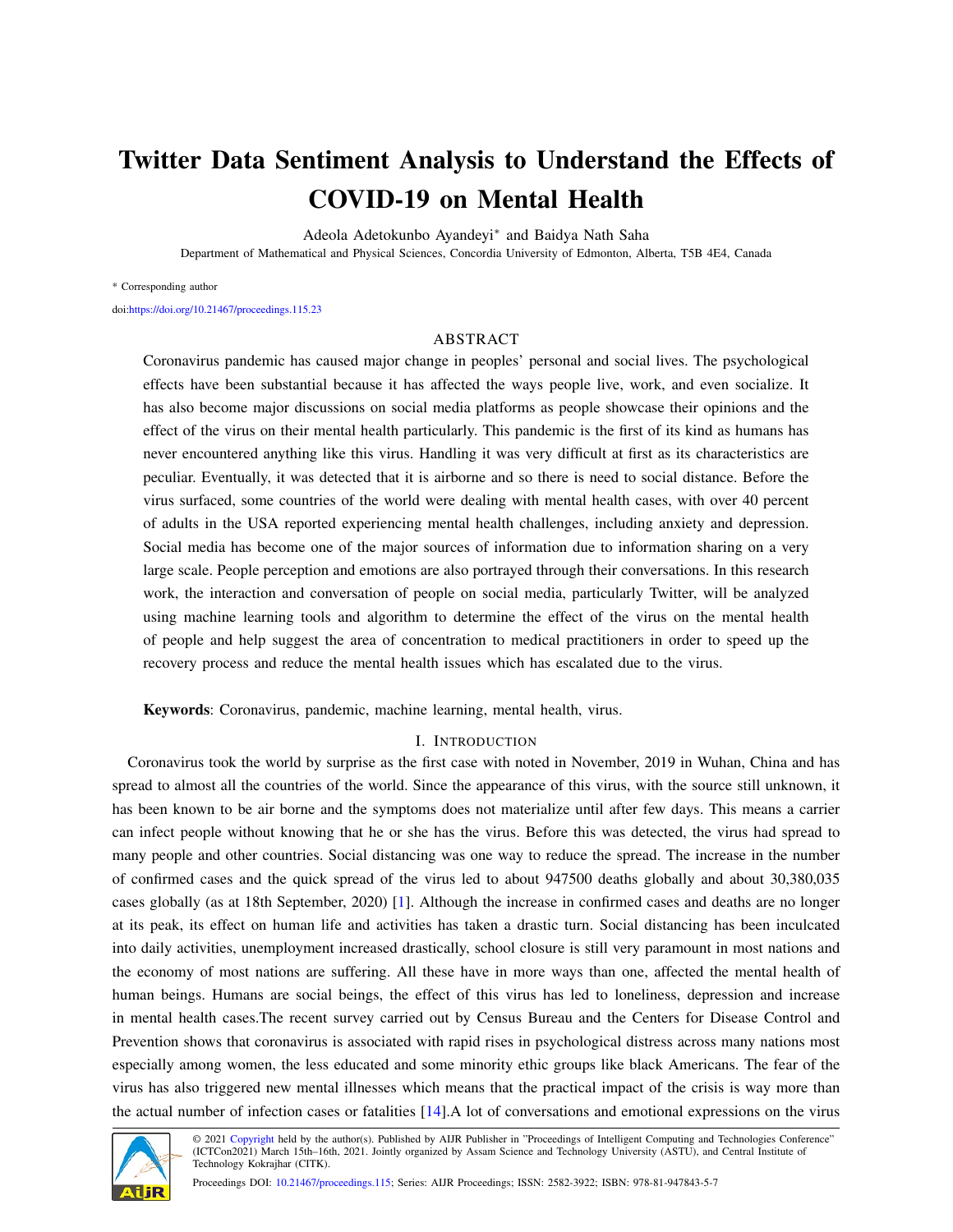and its effect on peoples' lives has becoming a very popular topic on social media. In this research work, we will be analyzing these conversions and expressions in order to determine the areas where people are most affected by coronavirus and help the medical practitioners and the government narrow down to the specific areas to look into in order to reduce the effect of the virus on peoples' lives.

## II. LITERATURE REVIEW

There are quite a number of research work that focus on social media analysis in order to depict people opinions and perspective and also to gather relevant data. Social media has a load of information shared which can be scraped and analyzed.HJ Do,et al investigated people's emotional responses expressed on Twitter during the 2015 Middle East Respiratory Syndrome (MERS) outbreak in South Korea [\[6\]](#page-5-2). Mansur ALP et al conducted emotional analysis of Turkish tweet using Deep Neural Networks and classified the data into six basic emotions which are joy, sadness, anger, fear, disgust, and surprise [\[7\]](#page-5-3). H. Achreka predicted flu trends using Twitter data. Felipe Taliar Giuntini et al Identified Emotional Expressions on Facebook Reactions Using Clustering Mechanism [\[8\]](#page-5-4). Man Hung et al conducted a research where social media discussions related to COVID-19 were analysed to investigate social sentiments toward COVID-19–related themes [\[11\]](#page-5-5). The goal of the study was to provide clarity about online COVID-19–related discussion themes and to examine sentiments associated with COVID-19 [\[11\]](#page-5-5). Koustuv Saha et al carried out a research on the psychosocial effects of the COVID-19 crisis by using social media data (Twitter) from 2020. In their research, they found out that people's mental health symptomatic and support expressions increased significantly during the COVID-19 period as compared to similar data from 2019 [\[13\]](#page-5-6)

## III. METHODOLOGY

For this research work, Data collection method and analysis is used. Covid 19 and mental health related data is retrieved from twitter related to Covid-19, the data is structured, cleaned to removed unwanted data and Natural Language Processing module(nltk) for text processing is applied on the structured data in order to determine the word frequencies and also categorize the text into positive, negative and neutral sentiments using nltk module called Vader. All these are carried out with python programming language.

### IV. EXPERIMENTAL RESULTS AND DISCUSSIONS

## *A. Data Collection*

Data is collected using the twarc module of python. The unique ids of twitter users with conversations about covid-19 and mental health are retrieved from Zenodo database [\[15\]](#page-5-7). All the tweet information for each ids such as the text, date, location, language and other information were extracted from twitter starting from January till October 2020 using the twarc module of python programming language. Due to the size of the data collected, a sample of about 4 million rows of data was used for this research work. These data are stored in a dataframe and saved as a csv file. The columns of the dataframe are text, id, and the time. The 'text' column stores the information that users provide about the subject in question. These are user's opinion, fact, information and discussion about covid-19 and mental health. The 'id' column stores the unique identity of twitter user whose text are analyzed. The 'time' column stores the exact time tweets were posted on twitter by the user. This helps to analyze the number of tweets at a given time and at what time of the day tweets were at the peak about COVID-19 and mental health.

#### *B. Data Analysis*

Data retrieved from twitter requires cleaning and this is done by removing stop words, special characters and words that does not add any meaning to the conversations. With the cleaned data of 1409754 tweets and 63,424,231 words, the frequency of tweets per month and a wordcloud is shown in Fig.1 and Fig.2 respectively to visualize the frequencies of keywords.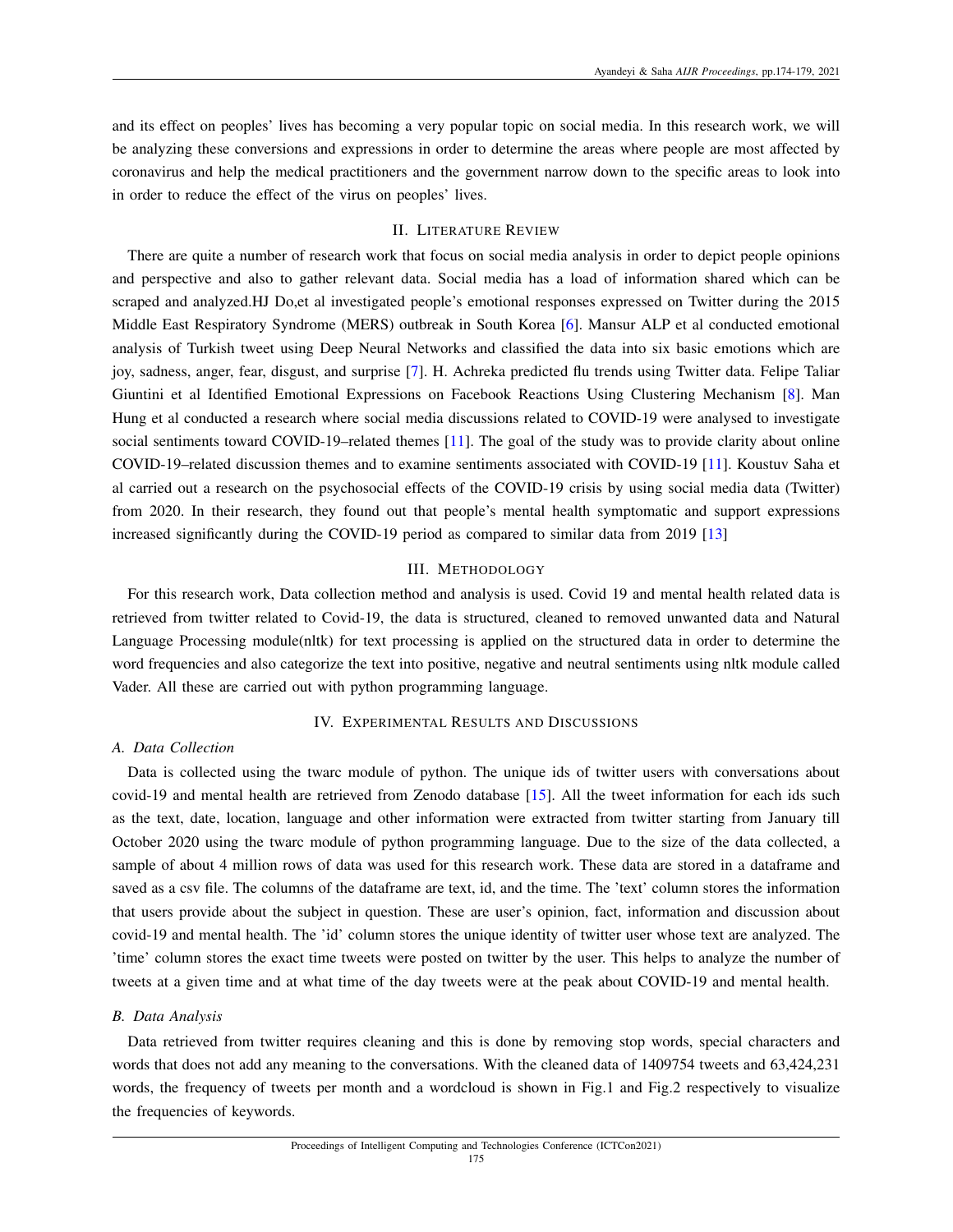





Fig. 1: Monthly Tweet Frequency Fig. 2: Keyword with most frequency

Sentimental analysis was conducted on the cleaned text (extracted keywords) to retrieve and compare with list of words associated with certain emotions [\[5\]](#page-5-8), SentimentIntensityAnalyzer module of nltk of Natural Language Processing in python is used for this purpose. The frequency of these sentiments is plotted as a bar chart shown in Fig.3 to visualize these sentiments and people's perspective about covid-19 and its effect on mental health based on their conversations in their tweets.



Fig. 3: Sentiment Distribution

The positive and negative sentiments were extracted from the tweets frequency and wordclouds were generated to visualize the words with positive sentiments and with negative sentiments. Fig.4 and Fig.5 displays positive and the negative wordclouds respectively.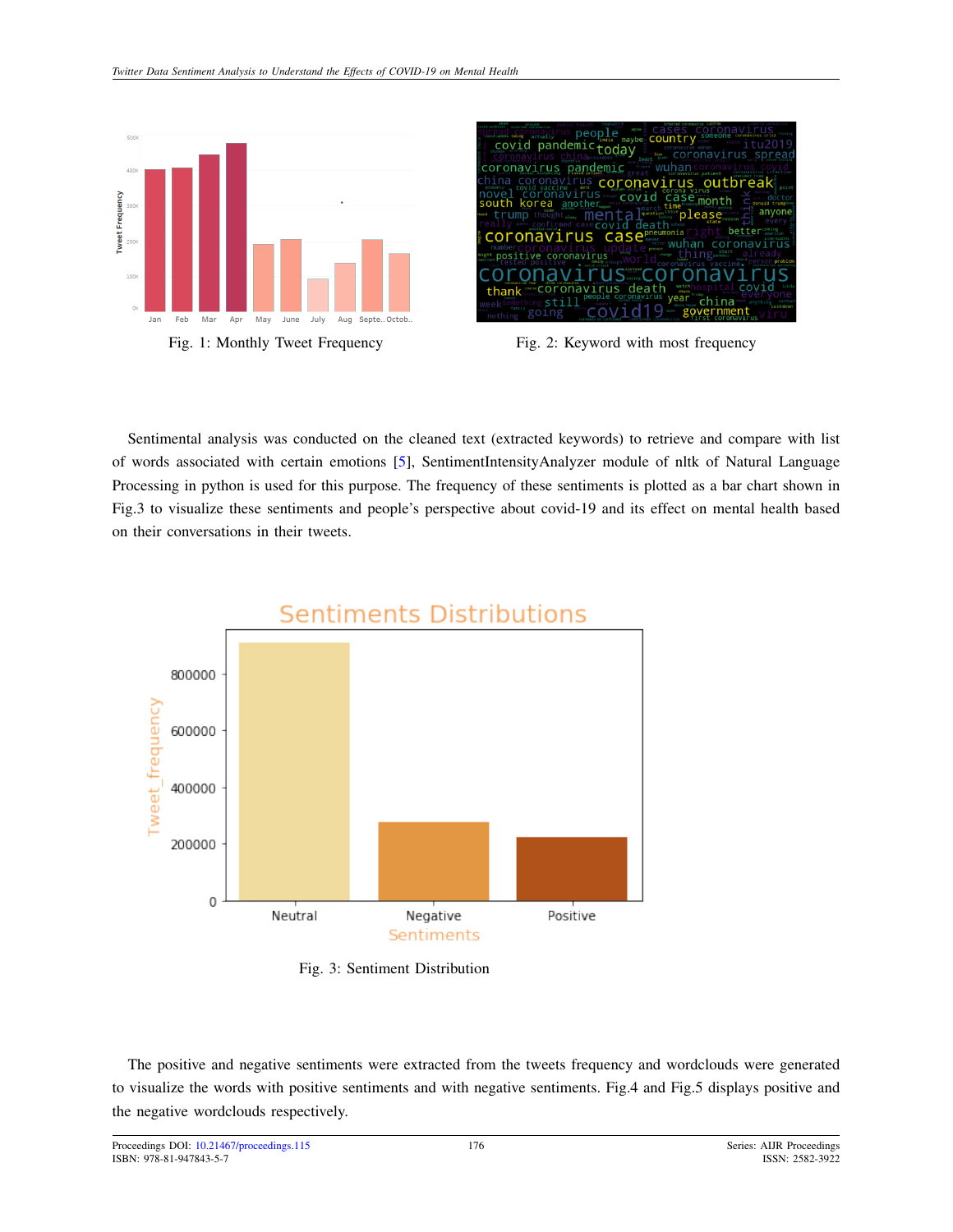



Fig. 4: Positive Sentiments Fig. 5: Negative Sentiments

To further understand the perception of people based on their tweets, semi-supervised learning algorithm [\[12\]](#page-5-9) was utilized to create different models that can further assist with the analysis of peoples' expression. Six modules of machine learning was used to create the model and each was compared to determine the model with the least Root Mean Square Error RMSE). These algorithms are RandomForestRegressor, XGBRegressor, Ridge, BayesianRidge, ExtraTreesRegressor, ElasticNet, KNeighborsRegressor and GradientBoostingRegressor. The model with the least value of RMSE is said to be the most appropriate model to use. Fig 6 shows the result of RMSE for each model

| RandomForestRegressor                                |  | $CV-5$ RMSE: $0.62$ $(+/- 0.00)$ |
|------------------------------------------------------|--|----------------------------------|
| XGBRegressor                                         |  | $CV-5$ RMSE: $0.62$ $(+/- 0.00)$ |
| Ridge                                                |  | $CV-5$ RMSE: $0.78$ $(+/- 0.00)$ |
| BayesianRidge                                        |  | $CV-5$ RMSE: $0.78$ $(+/- 0.00)$ |
| ExtraTreesRegressor                                  |  | $CV-5$ RMSE: $0.61$ (+/- 0.00)   |
| ElasticNet                                           |  | $CV-5$ RMSE: $0.78$ $(+/- 0.00)$ |
| KNeighborsRegressor                                  |  | $CV-5$ RMSE: $0.70$ $(+/- 0.00)$ |
| GradientBoostingRegressor CV-5 RMSE: 0.69 (+/- 0.00) |  |                                  |

Fig. 6: RMSE for different models

Further analysis was carried out using PseudoLabeler algorithm to create an additional model. This further determined the model with the lower RMSE values and also created RMSE values for a sample data. As the sample rate increases, the RMSE values for RandomForestRegressor decreases while the RMSE values for XGBRegressor increases. This shows that the most appropriate model to use is RandomForestRegressor. Fig.7 below shows the new RMSE values for RandomForestRegressor and XGBRegressors after going through the PseudoLabeler algorithms

177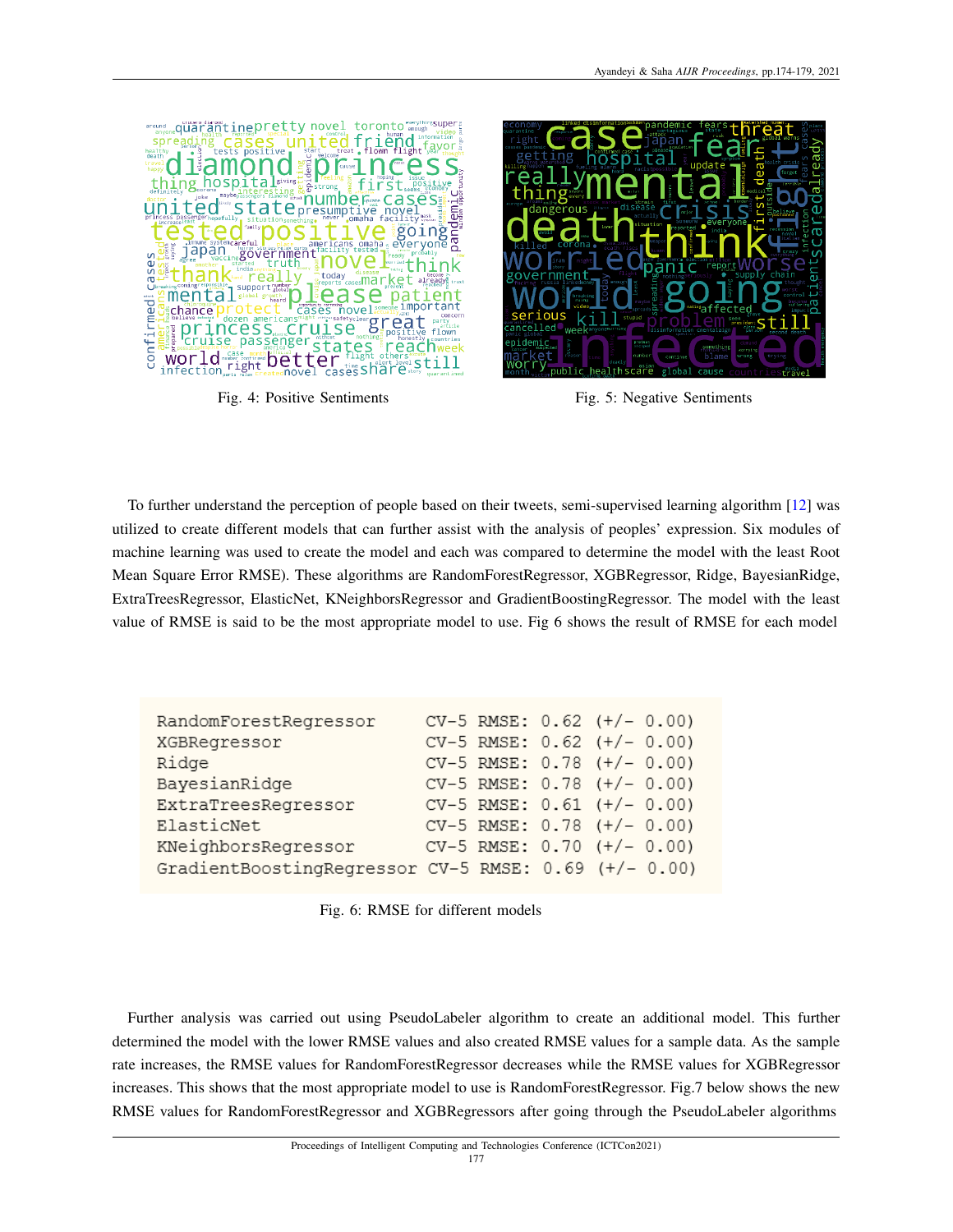```
CV-8 MSE: 0.5207
XGBRegressor
                                     (+/- 0.0094)PseudoLabeler
                    CV-8MSE: 0.5234
                                     (+/- 0.0082)RandomForestRegressor
XGBReqressor {'RandomForestReqressor': [0.5273477648162085, 0.5248872771253827,
0.5257213829420355, 0.5247266873524229, 0.5247275178388064, 0.5243937488088508,
0.5250399013295511, 0.5236977298150265, 0.5229540941666622, 0.5226495338957032],
'XGBRegressor': [0.5235778390100007, 0.5232973514503036, 0.5249746922415829,
0.5265316692048296, 0.5265803886265391, 0.5279308806858164, 0.5267381964481872,
0.5280905923625739, 0.5271881943225006, 0.5291283502358649]}
```
## Fig. 7: Better RMSE for RandomForestRegressor and XGBRegressor

From the results of the above models, there are quite some results which shows the rate at which the RMSE increases or decreases as the sample rate increases. RandomForestRegressor had a better result because the RMSE reduces as the sample rate increases. Fig.8 depicts this result.



Fig. 8: Better RMSE for RandomForestRegressor and XGBRegressor

# V. CONCLUSION

From the study and analysis of twitter data using Natural Language Processing and Scikit machine learning algorithm to create AI models, we deduced that the mental health issues increased between January and April but gradually reduced as people tends to manage the situation. The trend of Covid 19 and its effect on mental health kept fluctuating as the months go by but still within minimized range. The effect of this pandemic on mental health is more centered around personal challenges such as unemployment, isolation from loved ones, travel restrictions and other unforeseen circumstances. This study will assist medical professionals to focus on the specific challenges that triggers the mental issues in patients and help with resolutions as quickly as possible. The research is still in proress as we keep analysing the effect of this virus on mental health using social media data so as to bring about last solution to mental health issues.